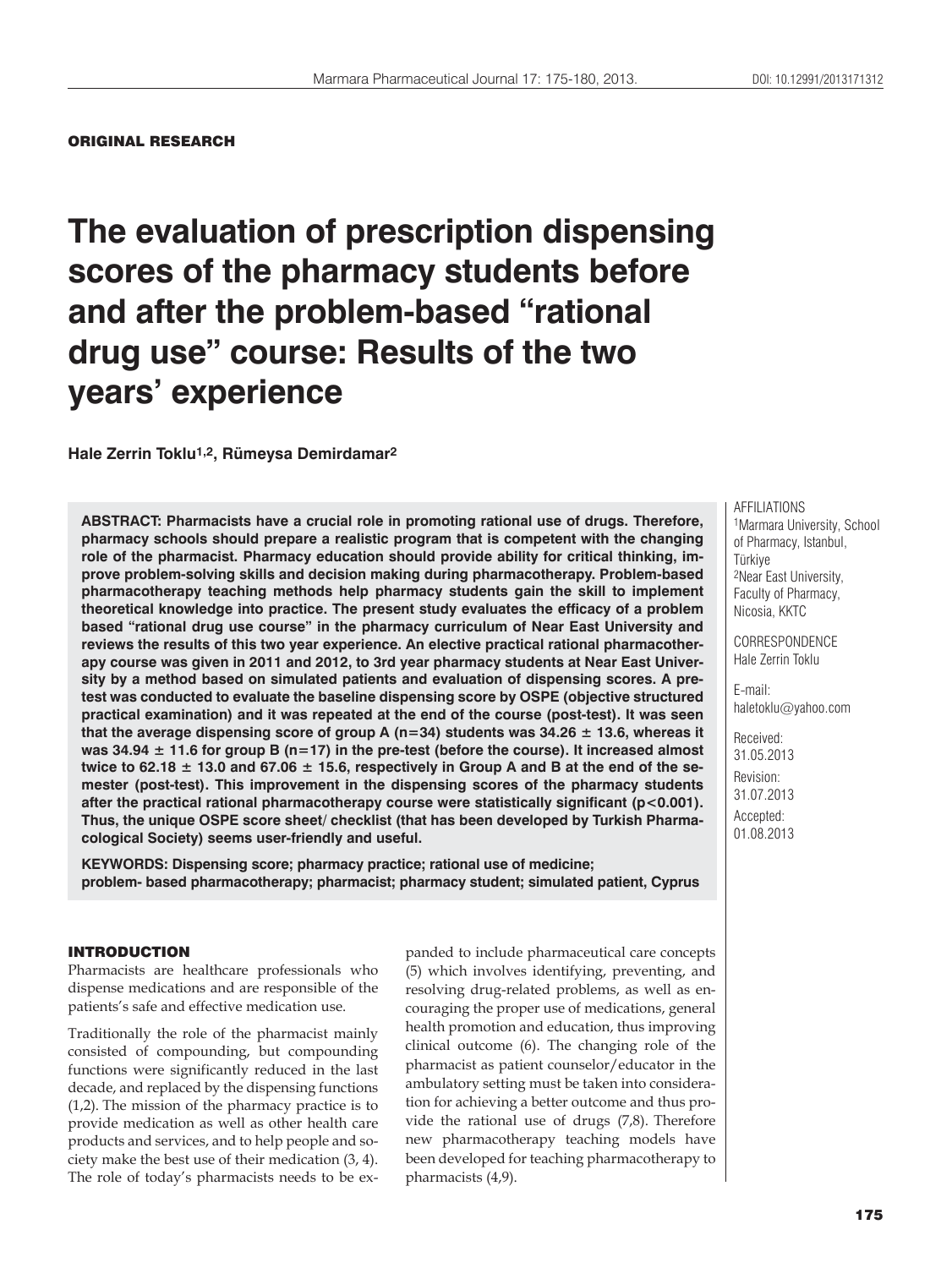As in many developing countries, in the Turkish Republic of Northern Cyprus (TRNC) pharmacists have a distinct role in pharmaceutical care and patient education since many patients attend pharmacies as a primary care in the health system (10). The need for qualified pharmacy services enforce for the improvement of teaching methods in pharmacy education. Pharmacy schools need to prepare programs that are competitive with the changing role of the pharmacist. Thus the education should provide ability for critical thinking, improve problem-solving skills and decision making during pharmacotherapy. Therefore students should be trained to create, transmit, and apply new knowledge based on latest research in the pharmaceutical, social, and clinical sciences; collaborate with other health professionals and enhance the quality of their patients' life thus resulting in improved health for people in our society as well as the global community (8,11).

In many countries, including Turkey and Northern Cyprus, pharmacotherapy courses are generally given as lectures by the pharmacologists in the medical and pharmacy schools. Some medical schools have developed new teaching methods (e.g. Groningen model) for promoting rational use of medicine among the prescribers (12). These methods are also used in medical schools in Turkey (13,14).

However pharmacy students often face the similar problems as medical students in implementing theoretical pharmacotherapy knowledge into practice. Therefore, a novel pharmacotherapy teaching method based on simulated patients and evaluation of dispensing scores was developed by 'Turkish Pharmacological Society' (9, 15) and recommended to be used in schools of pharmacy in Turkey (9, 16). This novel pharmacotherapy teaching model has also been implemented at the Near East University, Faculty of Pharmacy TRNC since 2011 (11).

At Near East University pharmacy education consists of 10 semesters. Pharmacology courses are completed by the end of 5th semester. The rational pharmacotherapy course was offered in the 6th semester and it was pre-acquisitive to the completion of the pharmacology courses. And the students have summer training at the end of the 4th semester. Therefore, the students were familiar with the drugs and patient counseling. However, the course aimed to improve behavior and possess attitude change in addition to knowledge. Thus, it was evaluated with pre and post-tests. The present study reviews the results of this two year experience.

#### METHODS

The rational pharmacotherapy course is an elective for 3rd Year students (6<sup>th</sup> semester) of Near East University, Faculty of Pharmacy in TRNC. Of the eligible 2011 class 35 students (Group A) chose the course, but only 34 completed it. Of the eligible 2012 class 17 students (Group B) took the course and completed. The dispensing score of each student was calculated twice: in the pre-test (before taking the course) and posttest (at the end of the course).

The checklist used in the medical schools is called "OSCE (objective structured clinical examination). To develop teaching methods for pharmacy students, a model OSPE (objective structured practical examination) sheet (Appendix 1) for assessing the dispensing score of pharmacy students and pharmacists was prepared by the pharmacology lecturers of the 'Turkish Pharmacological Society' (9). "Rational Drug Use" courses employing this method (based on simulated patients and dispensing score) enables problem based learning and are also used by some of the schools of pharmacy in Turkey. The course was approved by the institutional educational board and has been included in the curriculum.

The checklist consists of three main parts:

- 1. The first part evaluates "checking the properties of the patient and the prescription".
- 2. The second part is mainly for evaluating "the information supplied to the patient about his/her medical condition and the medication".
- 3. The third part consists of the evaluation of "the communication skills of the pharmacist".

The total score is 100 points.

OSPE sheet was validated and used in Rational Drug Use course in Marmara University School of Pharmacy. The previous experience showed that there were no significant difference between the scores of the independent evaluators.<sup>9</sup> However, in the present study all ratings were done by a single trainer.

The trainer observed the dispensing and communication process between the patient (role player) and student. The grading system consisted of the following categories:

The communication skills grading was evaluated according to the interaction, use of professional vocabulary, language quality, fluency, pronunciation and presentation.

**0 Lacks the features of an acceptable presentation.**

**1 Poor: Difficulty in keeping up with the discussion and contributes only occasionally. Frequent hesitations and pauses. Keywords are mispronounced, communication characterized by frequent inaccuracies and misunderstanding. Student is unfamiliar with the topic.**

**2 Moderate: Some structural weaknesses and only limited transitional elements. Basic level of acquaintance with the topic. Generally acceptable but often hesidant. Successful though limited in terms of accuracy. Some unresolved misunderstanding.** 

**3 Good: Maintains contact with the audience. Level is appropriate, but the listener is not totally convinced that the presenter knows his/her topic well.**

**4 Excellent: Correct and adequate information is given confidently with a fluent, understandable vocabulary. Presentation is well structured, uses transitional elements, and follows the conventions of the field. Level is appropriate for intended audience.**

Simulated patients were the role playing students of the Faculty of Performing Arts Department of Theatre.

During the course simulated cases are role played and discussed. The trainer acts as a facilitator. The students have to identify and solve the problem itself while the others are watching. The student has 5 minutes for each case and approx-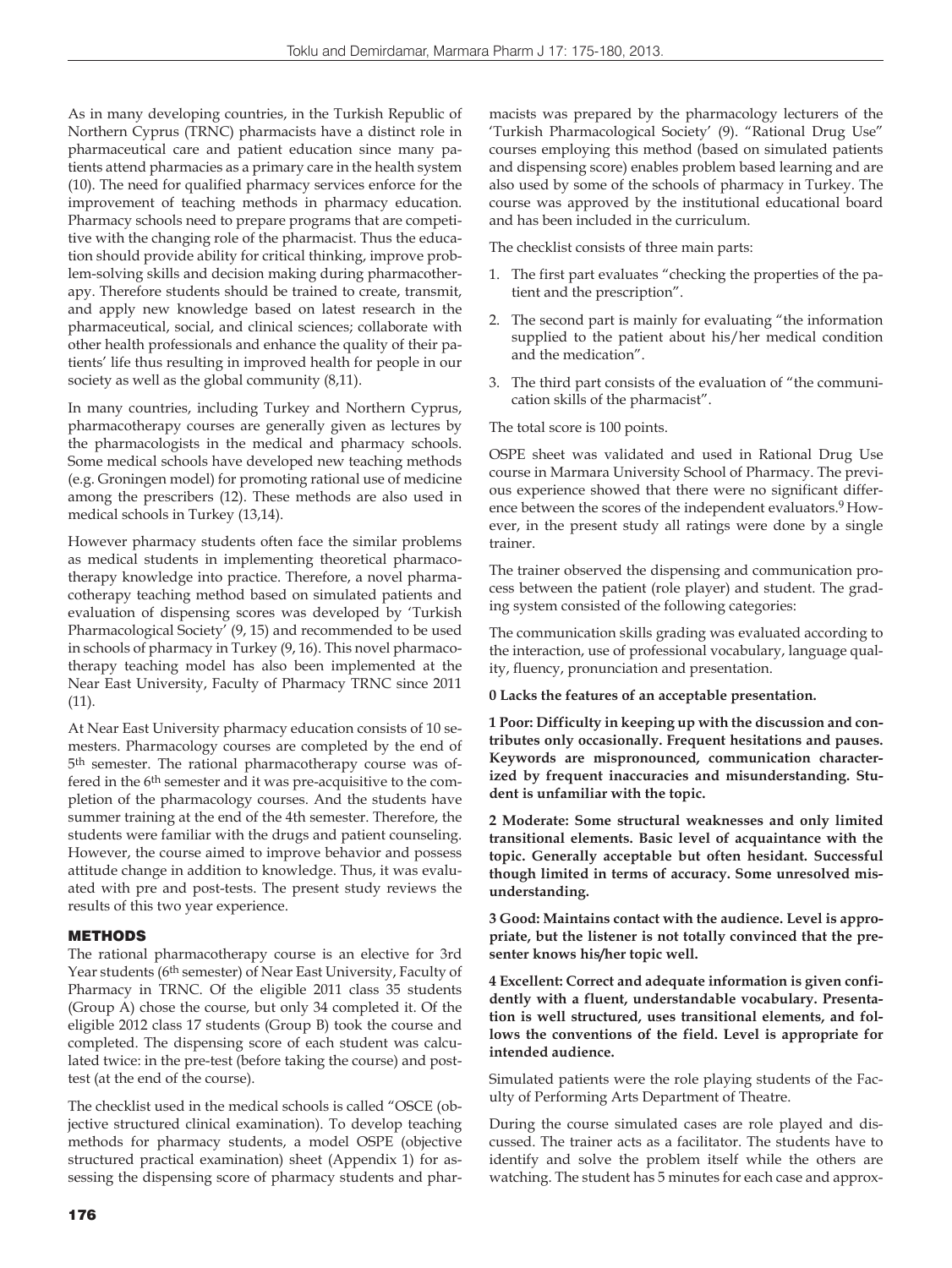| <b>TABLE 1:</b> The dispensing scores of the students in Group A ( $n=34$ ) and Group B ( $n=17$ ) evaluated by Objective Structured Practical Examination |                                    |                                     |                          |                   |                     |  |  |  |  |  |
|------------------------------------------------------------------------------------------------------------------------------------------------------------|------------------------------------|-------------------------------------|--------------------------|-------------------|---------------------|--|--|--|--|--|
| <b>Dispensing score</b>                                                                                                                                    |                                    |                                     |                          |                   |                     |  |  |  |  |  |
| <b>Description</b>                                                                                                                                         | Pre-test<br>Mean $\pm$ SEM (Range) | Post-test<br>Mean $\pm$ SEM (Range) | <b>Minimum</b><br>change | Maximum<br>change | Student's<br>t-test |  |  |  |  |  |
| Group A<br>$(n=34)$                                                                                                                                        | $34.26 \pm 13.6$<br>$(15 - 78)$    | $62.18 \pm 13.0$<br>$(45-85)$       |                          | 44                | P < 0.0001          |  |  |  |  |  |
| Group B<br>$(n=17)$                                                                                                                                        | $34.94 \pm 11.6$<br>$(18-57)$      | $67.06 \pm 15.6$<br>$(38-100)$      |                          | 51                | P < 0.0001          |  |  |  |  |  |

imately an average of 15 minutes discussion is done afterwards. The students are allowed to use the computer based drug database (RxMediaPharma, Interactive Drug Information Source, editor Prof. Levent Ustunes, developed by Gemas Engineering) or pharmacotherapy books and drug lists. Educational intervention consists of combination of role playing, inquiring, decision making, counseling, brain storming and discussions.

SPSS for windows v 13.0 was used for statistical analysis. Student's t-test was done for comparing the pre-and post-test scores. Difference as P<0.05 was accepted as significant.

#### RESULTS

Before starting the pharmacotherapy course all students were subjected to a simulated case scenario and their dispensing behaviors were scored in accordance to the OSPE form (pre-test).

The results have shown that the average dispensing score of group A was  $34.26 \pm 13.6$  in the pre-test, whereas it was  $34.94 \pm$ 11.6 for group B. After the completion of the course all students were again subjected to a simulated case scenario and dispensing scores were calculated (post-test). The average dispensing score were increased almost twice to 62.18 ± 13.0 and  $67.06 \pm 15.6$  respectively in Group A and B at the end of the course (post-test). The improvement in the dispensing score was statistically significant (p<0.001) (Table 1).

At the end of the course after the post-tests were done, a short questionnaire was given to the students. The students' opinions about the course are presented in Table 2**.**

#### DISCUSSION AND CONCLUSION

The duration and content of pharmacy education differs among countries (17,18). Although the basic pharmaceutical courses are similar, the pharmaceutical care concept has variations in regard to the practice applied in the region/ country (19-24). Pharmacotherapy courses are generally given as lectures by the pharmacologists in the medical schools and schools of pharmacy. However students often face problems in implementing theoretical pharmacotherapy knowledge to practice. Thus, new models need to be developed. Recently, it has been demonstrated that simulation centers for health professional schools may offer a novel method of teaching and evaluating health care processes at the micro level (25).

Some medical schools have developed teaching methods (e.g. Groningen model) for the prescribers and it is also applied in Turkish Medical Schools (13, 14). Because of the need for a similar rational pharmacotherapy teaching on a problem based learning basis, The Turkish Pharmacological Association has developed a module and recommended it to be applied in schools of pharmacy for pharmacotherapy courses (9, 15, 16). The module covers the use of simulated patients for selected cases and it is based on case discussions. The method was used in the courses conducted with different groups (pharmacy students in Marmara and Near East Universities,

TABLE 2: Evaluation of the rational use of drugs (RUD) teaching course in regard to the questionnaire (group A (year 2011): n=34; group B (year 2012): n=17)

|                                                                                     | Group | (Strongly) agree<br>N(%) | No idea<br>N(%) | (Strongly) disagree<br>N(% ) |
|-------------------------------------------------------------------------------------|-------|--------------------------|-----------------|------------------------------|
| The knowledge given in the rational use of drugs (RUD) course was permanent.        | A     | 28(82.4)                 | 6(17.6)         | 0(0)                         |
|                                                                                     | B     | 16(94.1)                 | 1(5.9)          | 0(0)                         |
| RUD course positively impressed my opinion towards prescription dispensing process. |       | 26(76.5)                 | 7(20.6)         | 1(2.9)                       |
|                                                                                     |       | 34 (100)                 | 0(0)            | 0(0)                         |
| The course supplied me knowledge on prescription dispensing in regard with RUD      | Α     | 23(73.5)                 | 11(26.5)        | 0(0)                         |
| principles.                                                                         | B     | 16(94.1)                 | 1(5.9)          | 0(0)                         |
| The course has improved skills on prescription dispensing in regard with RUD        | A     | 24(70.5)                 | 9(32.4)         | 1(2.9)                       |
| principles.                                                                         | B     | 15 (88.2)                | 2(11.8)         | 0(0)                         |
| The course has produced attitude change on prescription dispensing in regard with   | A     | 21(61.7)                 | 11(32.4)        | 2(5.9)                       |
| RUD principles.                                                                     |       | 14(82.4)                 | 3(17.6)         | 0(0)                         |
| I believe that the course improved my self-confidence on prescription dispensing.   | A     | 24(70.6)                 | 8(17.6)         | 4(11.8)                      |
|                                                                                     | B     | 16(94.1)                 | 1(5.9)          | 0(0)                         |
| I believe that I will better communicate with the patients.                         | A     | 28(82.3)                 | 4(11.8)         | 2(5.9)                       |
|                                                                                     | B     | 16(94.1)                 | 1(5.9)          | 0(0)                         |
| I had enough benefit from the trainers throughout the course.                       | A     | 21(61.7)                 | 4(11.8)         | 9(26.5)                      |
|                                                                                     | B     | 16(94.1)                 | 1(5.9)          | 0(0)                         |
| I will attend this course again in case it is conducted again in different topics.  | Α     | 32(94.2)                 | 2(2.9)          | 2(2.9)                       |
|                                                                                     | B     | 100 (100)                | 0(0)            | 0(0)                         |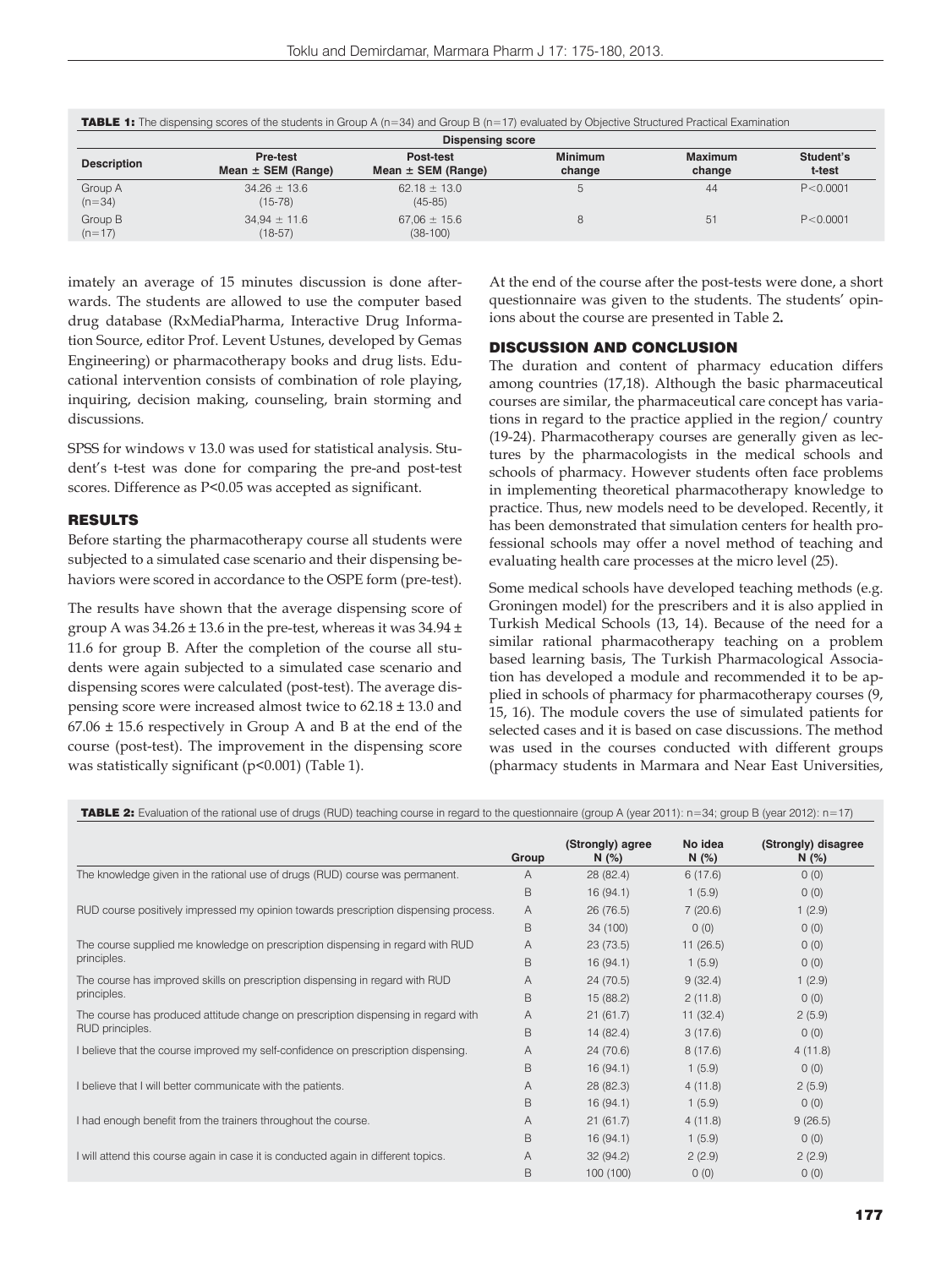community pharmacists, pharmacology lecturers). Data obtained in these courses demonstrated that in all cases, the dispensing scores of participants significantly improved (almost twice in the pre- and post-tests) (9).

OSCE/OSPE assesses problem solving, clinical skills, communication, and social skills, as well as knowledge, while the written examination predominantly tests knowledge and problem solving. OSCEs also present an increased level of stress inherent in any type of oral presentation. In a study it was shown that students performed better on the multiplechoice examination, which is a traditional and more familiar form of assessment in most undergraduate courses (26).

Students have fun while learning. Moreover, inquiring and problem solving, participating in discussions and brain storming may help to make the knowledge more permanent. Consistently a majority of the students stated that the knowledge they gained in the course was permanent. On the other hand, in a study with pharmacy students it was shown that participants' responses on a multiple-choice test and a survey instrument administered before the case, immediately after the case, and 25 days later indicated that participation in the simulated patient case did not result in greater knowledge retention or comfort level than participation in the written patient case. But, the authors concluded that enthusiasm was better in the simulated learning methods (27).

One of our students stated that "the course is just like a rehearsal before confronting the real patients". This leads to the increase in self-confidence and better communication with the patients. The majority of the students agreed that the course had a positive impact on their dispensing practice. The course maintained attitude change and improved skills, besides providing information. Our score sheet evaluated the behavior and attitude besides knowledge. It may be called as "OSPE (objective structured practical examination)", and it may be useful for objectively evaluating the dispensing behavior of the students as well as the pharmacists. However it may be improved or revised in regard to specific needs.

All ratings were done by a single trainer. If that was not the case, nothing would change, since the previous experience (9) showed that there were no significant differences between the scores of the independent evaluators.

On the other hand, some of the students did not agree that they could adequately benefit from the trainers. This was probably due to a crowded workshop group. There were 34 students and 2 trainers in 2011, and in 2012 there was one trainer and 17 students. Therefore a trainer had to deal with a group of 17 students, which may be considered as crowded for a problem based workshop. The enrollment dropped 50% in the second year of offering. This may be due to the refraining of the students for it was an interactive course. In many pharmacy schools, the majority of the pharmacotherapy courses are given as lectures. Students were discreet to choose an interactive course, while there were classical alternatives. On the other hand, we believe that more students will prefer it as the got more acquainted with it.

The main limitation of the study is the small sample size. However, we wanted to share this experience. Although it was conducted with a small group of students, the present results show that the course had a short term benefit for the students. Also, some other courses as continuing professional education were conducted with the community pharmacists by this method. The short term results in the post tests, showed an improvement (9). However, the real improvement should be examined in the real life while dispensing in their pharmacies, since the retaining of the knowledge and attitude change needs to be evaluated in the long term. A study which evaluated the pharmacy students' drug-drug interaction knowledge retention over one year showed that there was a decrease (28).

Problem based rational pharmacotherapy courses should be included in the curriculum of the pharmacy schools. Moreover, it should also be conducted with the community pharmacists for continuing professional development. Thus, it will help to increase awareness, enhance good dispensing practice, and promote rational use of drugs.

**Acknowledgement:** The valuable afford held by members of the "Turkish Pharmacological Society" should be adressed here for their initiative of developing the model. Besides the authors of the present manucript, the other contributors of the project were Prof. Mehmet Melli, Prof. Gul Ayanoglu Dulger, Prof. Ersin Yaris and Prof. Ahmet Akici. The RxMediaPharma, interactive Drug Information Source was generously supplied by the editor, Prof. Levent Ustunes. The authors also would like to thank Irmak Sunal for the linguistic revision**.**

### **Eczacılık fakültesi öğrencilerinin reçete karşılama skorlarının değerlendirilmesiiki yıllık deneyimin sonuçları**

**ÖZET: Eczacıların ilaçların akılcı kullanımının sağlanmasındaki önemi büyüktür. Bu nedenle eczacılık fakülterindeki eğitimin farmakoterapi sürecinde problem çözme ve karar verme yetilerini kazandıracak nitelikte olması gerekir. Probleme dayalı yöntemlerle yapılan eğitim öğrencinin edindiği teorik bilgiyi uygulamada kullanma becerisini kazanmasına yardımcı olabilir. Bu çalışmada Yakın Doğu Üniversitesi Eczacılık Fakültesi'nde 3. Sınıf öğrencileri için 2011 ve 2012 yıllarinda açılan "Akılcı İlaç Kullanımı" dersinin reçete karşılama skoruna etkisi Türk Farmakoloji Derneği tarafından geliştirilen OSPE değerlendirme ölçeği ile araştırılmıştır. Öğrencilerin derse başlamadan önceki reçete karşılama skoru A grubundaki 34 öğrenci için 34.26 ± 13.6 ve B grubundaki 17 öğrenci için 34.94 ± 11.6 iken bu değerler kurs bitiminde yapılan değerlendirmede anlamlı olarak (p<0.001) artmış; sırasıyla 62.18 ± 13.0 ve 67.06 ± 15.6'a çıkmıştır. Simüle hasta kullanılarak probleme dayalı yöntemle yapılan farmakoterapi dersleri reçete karşılama davranışının iyileştirilmesi açısından yararlı gözükmektedir.** 

**ANAHTAR KELİMELER: Reçete karşılama; eczacılık, akılcı ilaç kullanımı, problem dayalı, rasyonel farmakoterapi, eğitim, simüle hasta, Kıbrıs**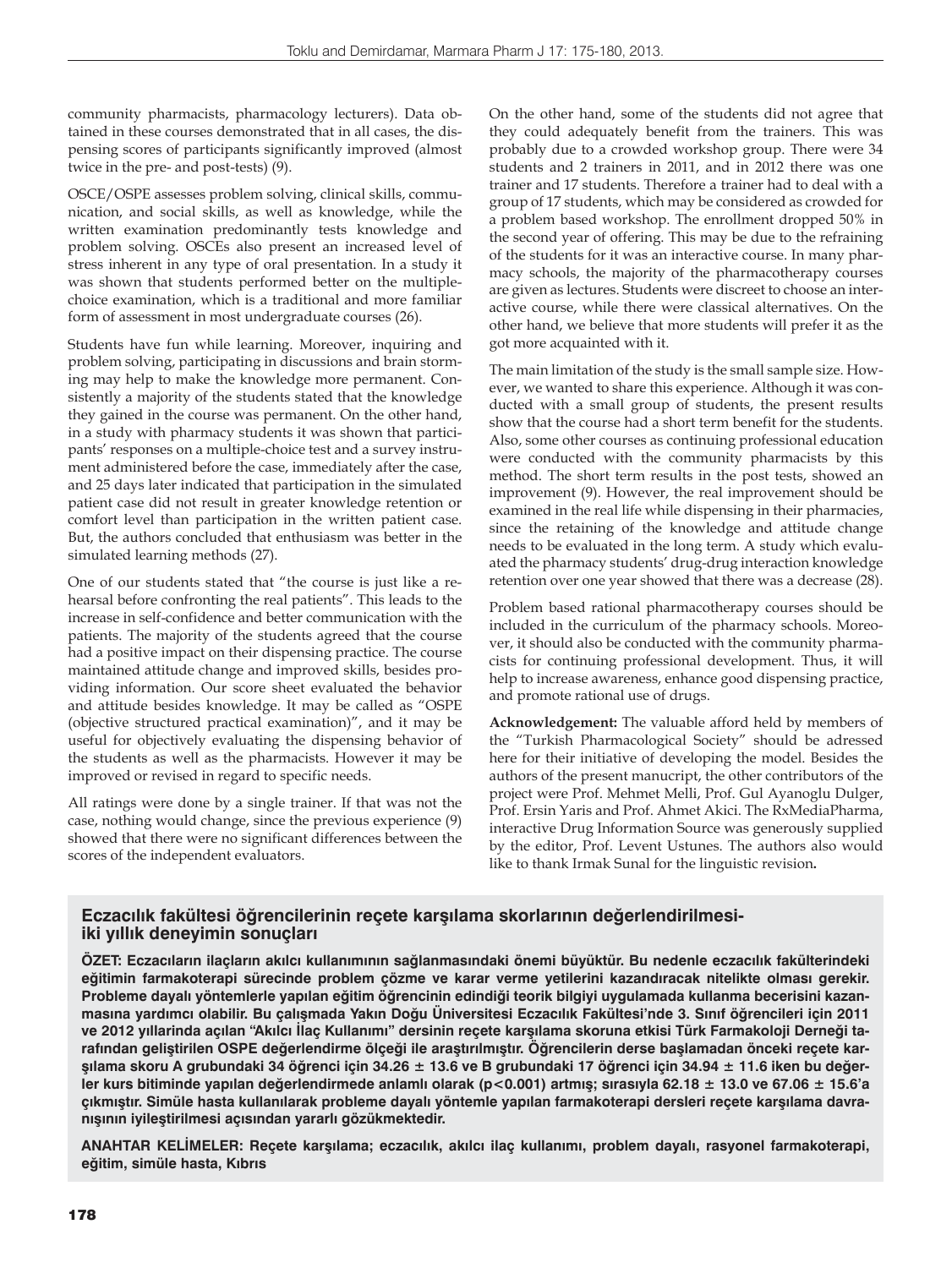# Appendix 1: The "OSPE (objective structured practical examination)" score sheet for the evaluation of the quality of dispensing<sup>15</sup>

#### OBJECTIVE STRUCTURED PRACTICAL EXAMINATION (OSPE) FORM FOR "RATIONAL DRUG USE" COURSE (EVALUATION OF PRESCRIPTION DISPENSING)

| Name and Surname:<br>Assessor:                                                         |                |              | Date:          |                |                |
|----------------------------------------------------------------------------------------|----------------|--------------|----------------|----------------|----------------|
| Evaluate the course of prescription dispensing:                                        |                |              |                |                |                |
| No information<br>1. Poor<br>2. Moderate<br>0.                                         | 3. Good        |              |                | 4.Excellent    |                |
| <b>Controls on Patient/Prescription (12)</b><br>I)                                     |                |              |                |                |                |
| Prescription control (Name, sex and age of the patient, date of prescription, doctor's | $\theta$       | 1            | 2              | 3              | 4              |
| signature and seal etc)                                                                |                |              |                |                |                |
| Appropriateness (Indication-drug consistency)                                          | $\overline{0}$ | $\mathbf{I}$ | $\overline{2}$ | 3              | $\overline{4}$ |
| Patient's history (Allergy, co-existing diseases, other drugs/supplements used etc)    | $\bf{0}$       | 1            | 2              | 3              | 4              |
| $I\!I$<br>Information given to the patient/relative about the drug/treatment (64)      |                |              |                |                |                |
| Name of the drug                                                                       | $\mathbf{0}$   | $\mathbf{1}$ | $\overline{c}$ | 3              | $\overline{4}$ |
| Pharmaceutical form of drug                                                            | $\bf{0}$       | $\mathbf{1}$ | 2              | 3              | $\overline{4}$ |
| Dosage of the drug                                                                     | $\theta$       | $\mathbf{1}$ | $\overline{2}$ | 3              | $\overline{4}$ |
| Aim of drug therapy/purpose of using this drug                                         | $\theta$       | $\mathbf{I}$ | $\overline{c}$ | 3              | $\overline{4}$ |
| Initiation and duration of effect                                                      | $\mathbf{0}$   | $\mathbf{1}$ | $\overline{c}$ | $\overline{3}$ | $\overline{4}$ |
| Instructions for use                                                                   | $\bf{0}$       | 1            | $\overline{c}$ | 3              | $\overline{4}$ |
| <b>Treatment duration</b>                                                              | $\overline{0}$ | $\mathbf{1}$ | $\overline{2}$ | $\overline{3}$ | $\overline{4}$ |
| Emphasizing the importance of compliance                                               | $\theta$       | $\mathbf{1}$ | $\overline{c}$ | 3              | $\overline{4}$ |
| Contraindications                                                                      | $\theta$       | $\mathbf{1}$ | $\overline{2}$ | 3              | $\overline{4}$ |
| Side effects and warning (driving or operating vehicles/machinery, special             | $\Omega$       | $\mathbf{1}$ | 2              | 3              | $\overline{4}$ |
| precautions if necessary)                                                              |                |              |                |                |                |
| Warning about use in pregnancy/lactation                                               | $\Omega$       | $\mathbf{1}$ | $\overline{2}$ | 3              | $\overline{4}$ |
| Drug interactions                                                                      | $\bf{0}$       | $\mathbf{I}$ | 2              | 3              | 4              |
| Food interactions                                                                      | $\overline{0}$ | $\mathbf{1}$ | $\overline{2}$ | 3              | $\overline{4}$ |
| Non-drug treatment                                                                     | $\theta$       | 1            | 2              | 3              | 4              |
| Labeling and written information on the drug package                                   | $\overline{0}$ | $\mathbf{1}$ | $\overline{2}$ | 3              | $\overline{4}$ |
| Storage                                                                                | 0              | 1            | $\overline{2}$ | 3              | 4              |
| $III$ )<br>Communication skills (24)                                                   |                |              |                |                |                |
| Clear and understandable                                                               | $\overline{0}$ | $\mathbf{1}$ | $\overline{2}$ | $\overline{3}$ | $\overline{4}$ |
| Integrity, fluency and configuration of speech                                         | $\bf{0}$       | 1            | 2              | 3              | 4              |
| Allow the patient to express him/herself and to ask questions                          |                | $\mathbf{1}$ | $\overline{2}$ | $\overline{3}$ | $\overline{4}$ |
| Confirm and clarify that patient/relative understood the information given             |                | 1            | $\overline{2}$ | 3              | 4              |
| Make patient/relative repeat the instructions                                          | $\overline{0}$ | $\mathbf{I}$ | $\overline{2}$ | $\overline{3}$ | $\overline{4}$ |

Compliance with time

Total:

3

 $\overline{2}$ 

 $\mathbf{I}$ 

 $\overline{4}$ 

 $\overline{0}$